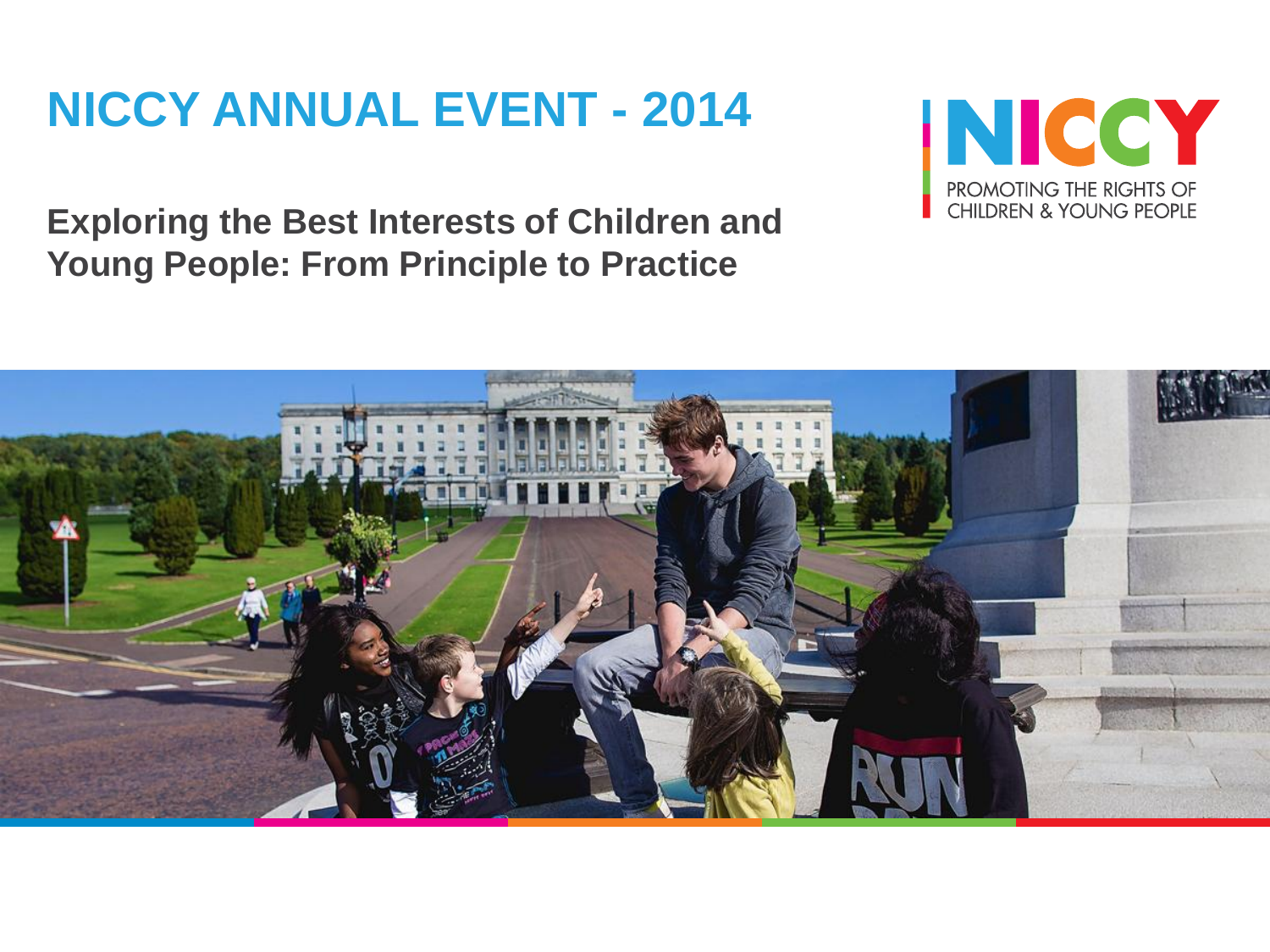**Professor Olga Khazova**

**Member of the UN Committee on the Rights of the Child**

• **Best Interests of the Child and General Comment Number 14 (2013)**

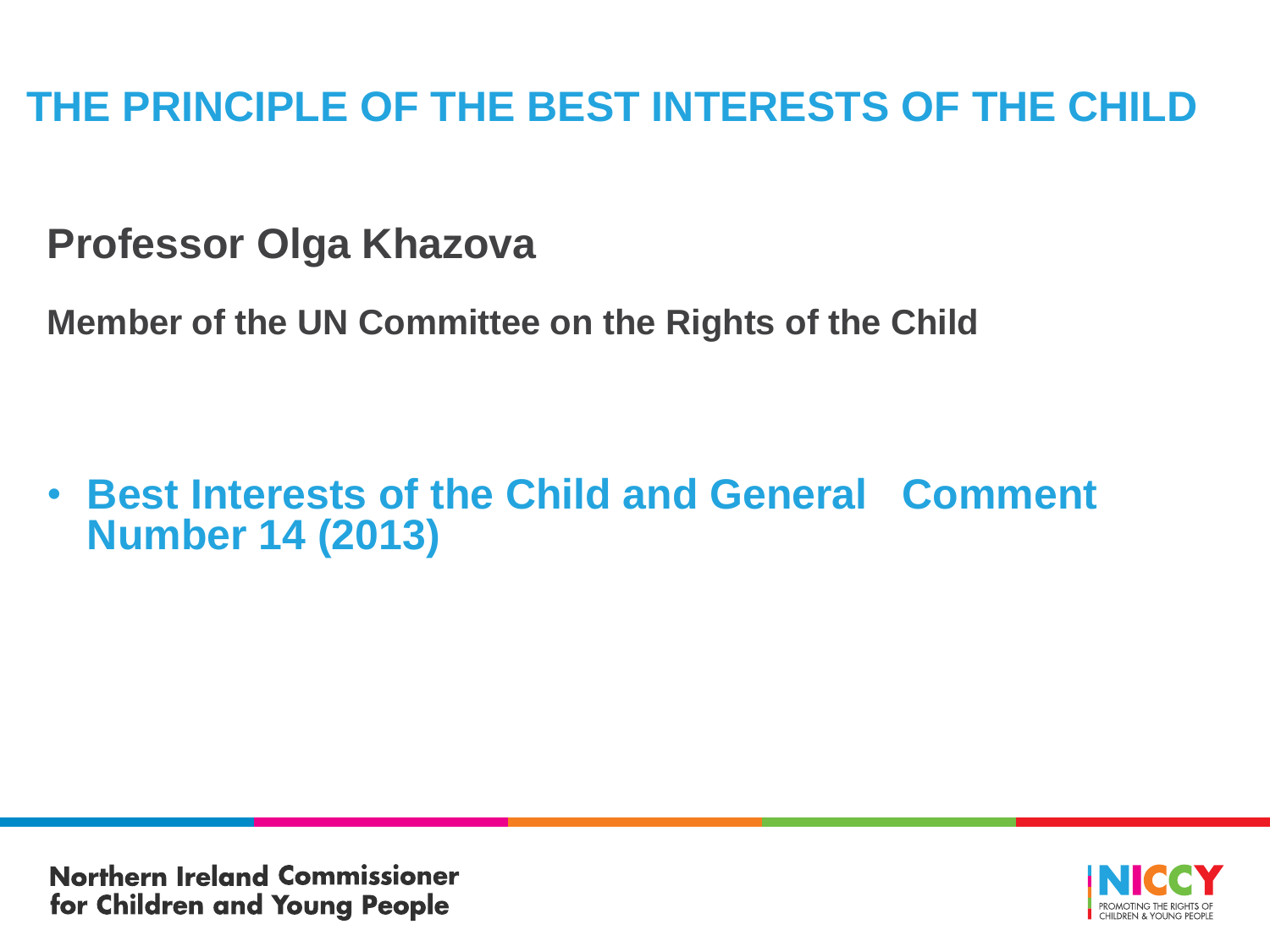#### **1. The Concept of the Best Interests of the Child - Overview**

- One of the most important/difficult
- One of the four general principles of the CRC
- **A dynamic concept**  assessment appropriate to the specific context
- **No definition**  a lot of confusion/misunderstanding

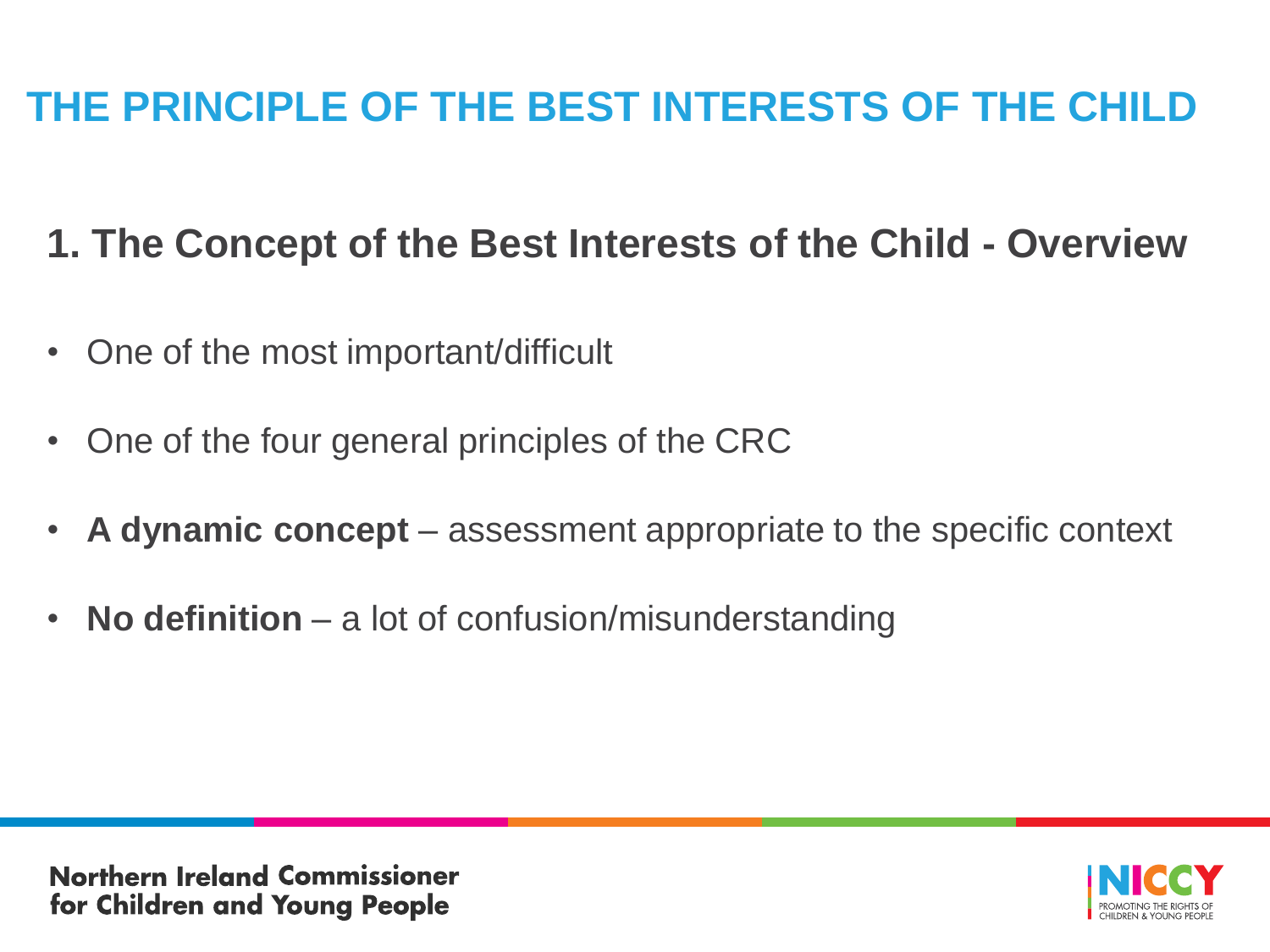## **2. Two roles of the Best Interests of the Child**

- Control
- Solution

["**Control and solution criterion**"]

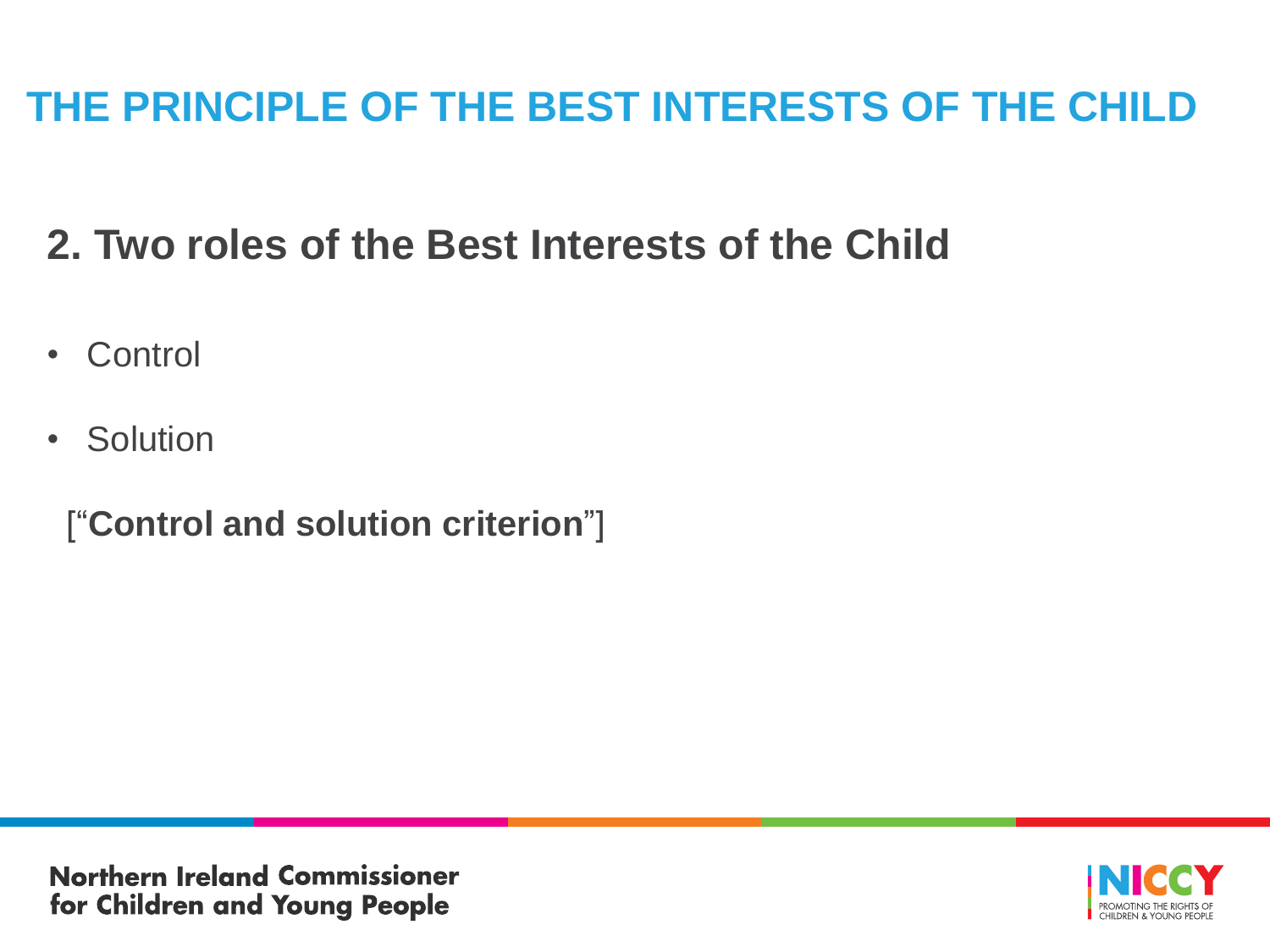- **3. General Comment Number 14 "The right of the child to have his or her best interests taken as a primary consideration"**
- The goal
- **Drafting General Comment Number 14**  the main difficulties
- The structure

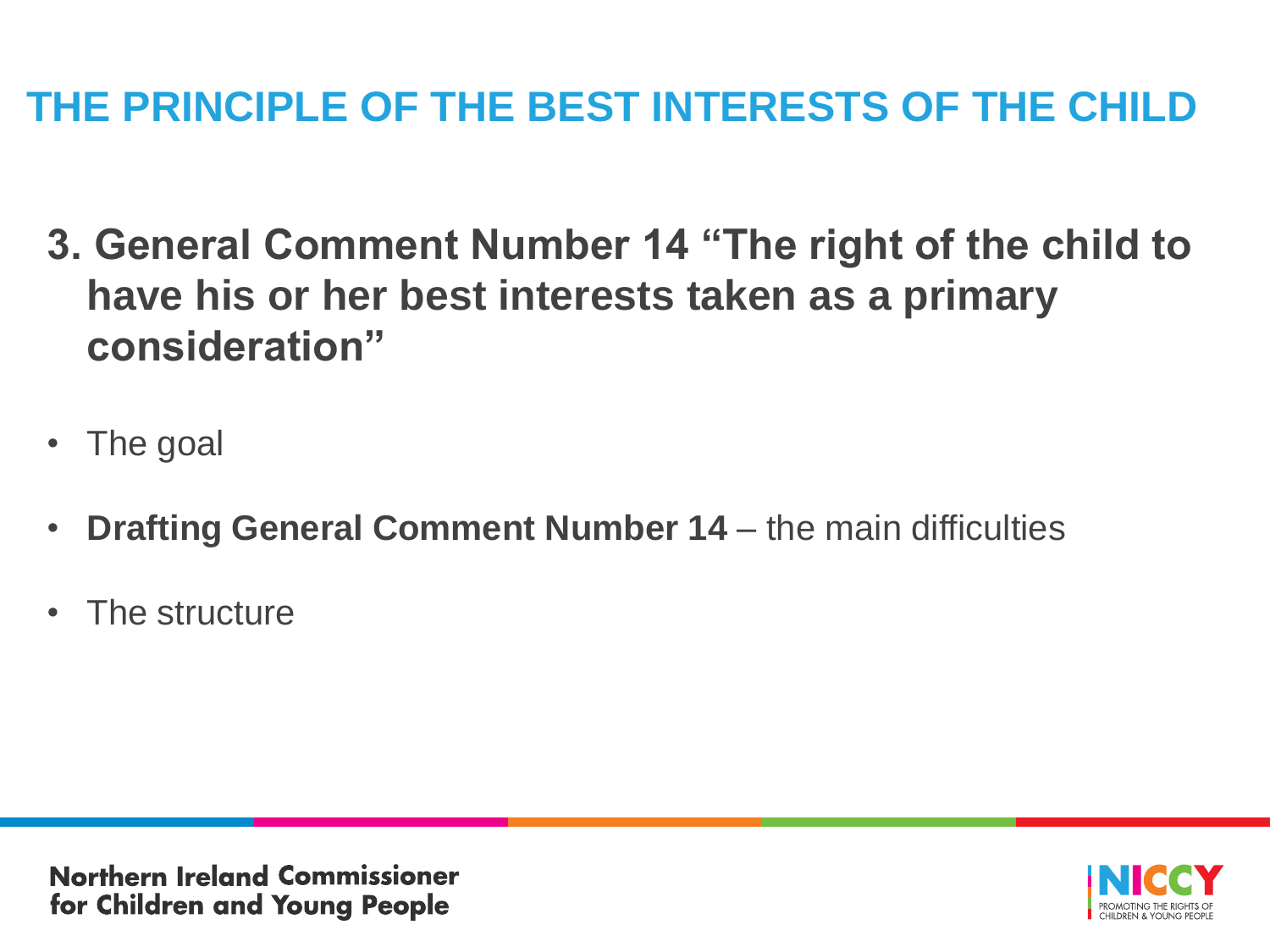# **4. Understanding the Best Interests of the Child (I)**

- A rule in itself:
	- o Substantive right
	- o Fundamental, interpretative legal principle
	- o Rule of procedure
- Best interests of the child vs. welfare of the child

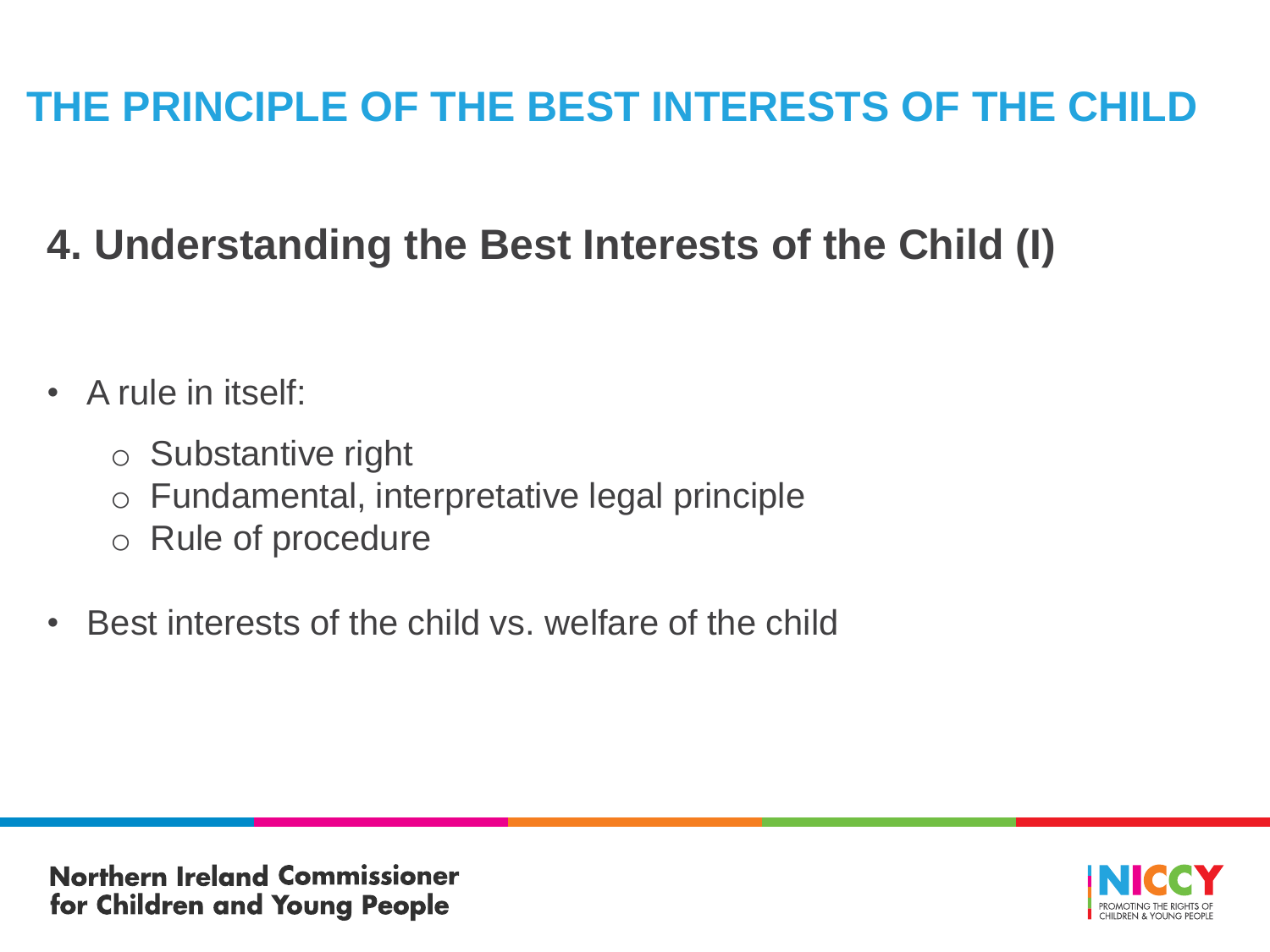### **5. Understanding the Best Interests of the Child (II)**

- Best interests of the child and other articles of the CRC
- Best interests of the child and the child's right to "have a say" (CRC, article 12)

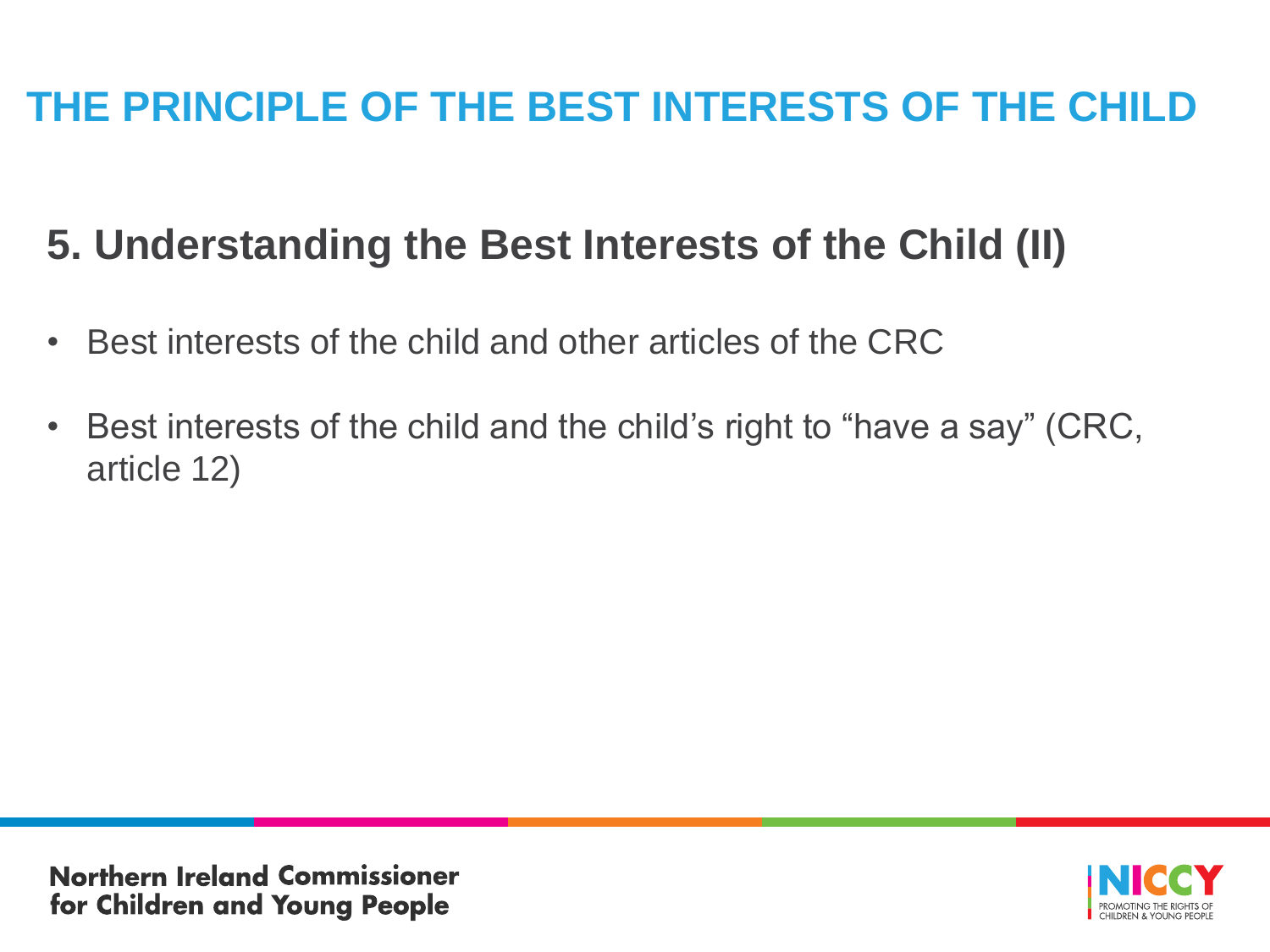# **6. Legal Analysis**

- All actions
- Concerning children
- Public or private social welfare institutions, courts of law, administrative authorities or legislative bodies
- A primary consideration:
	- o **NOT** the primary consideration
	- o A primary consideration vs. paramount consideration

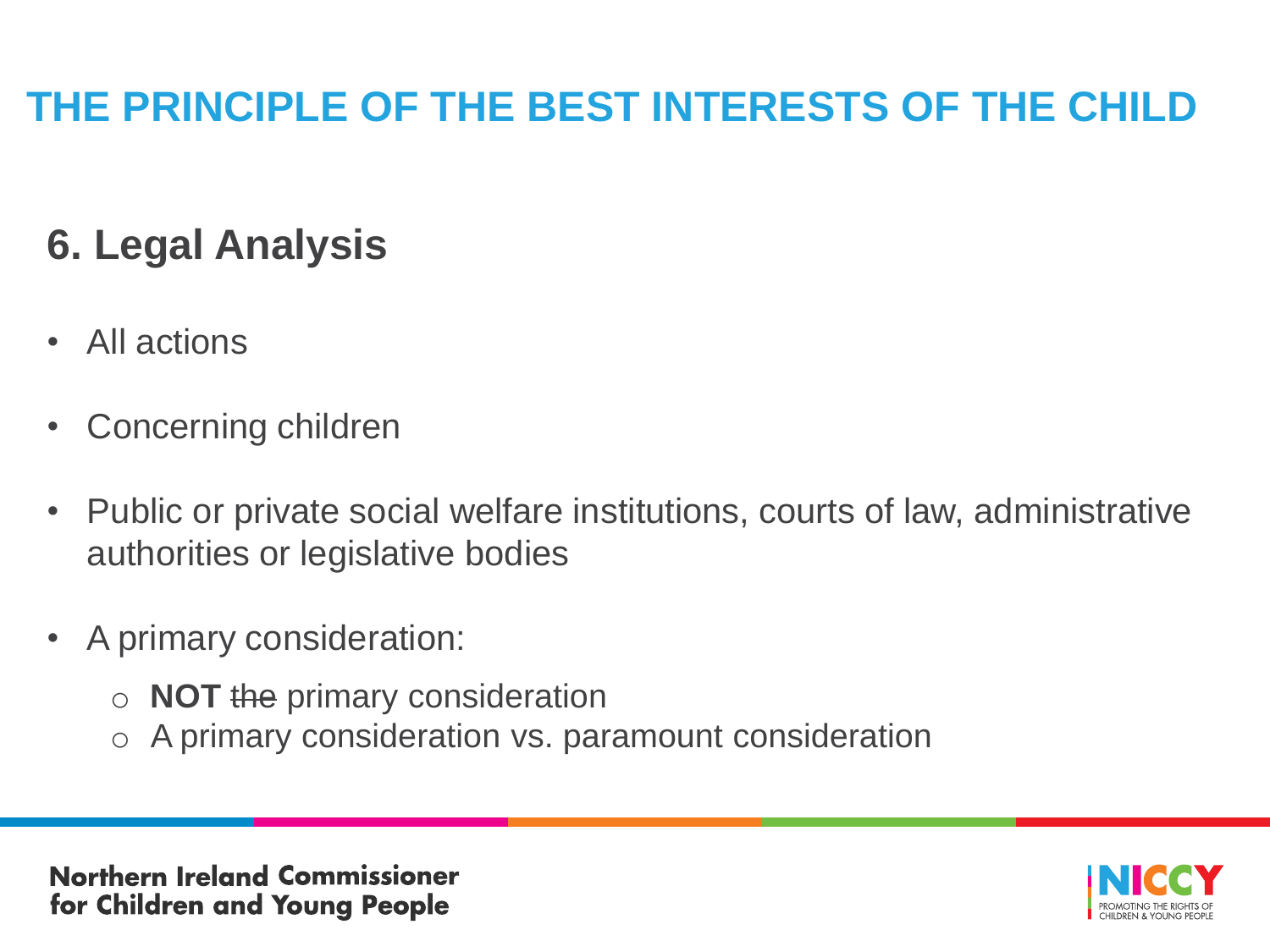### **7. What is in the Best Interests of the Child?**

- Best interests assessment
- Best interests determination

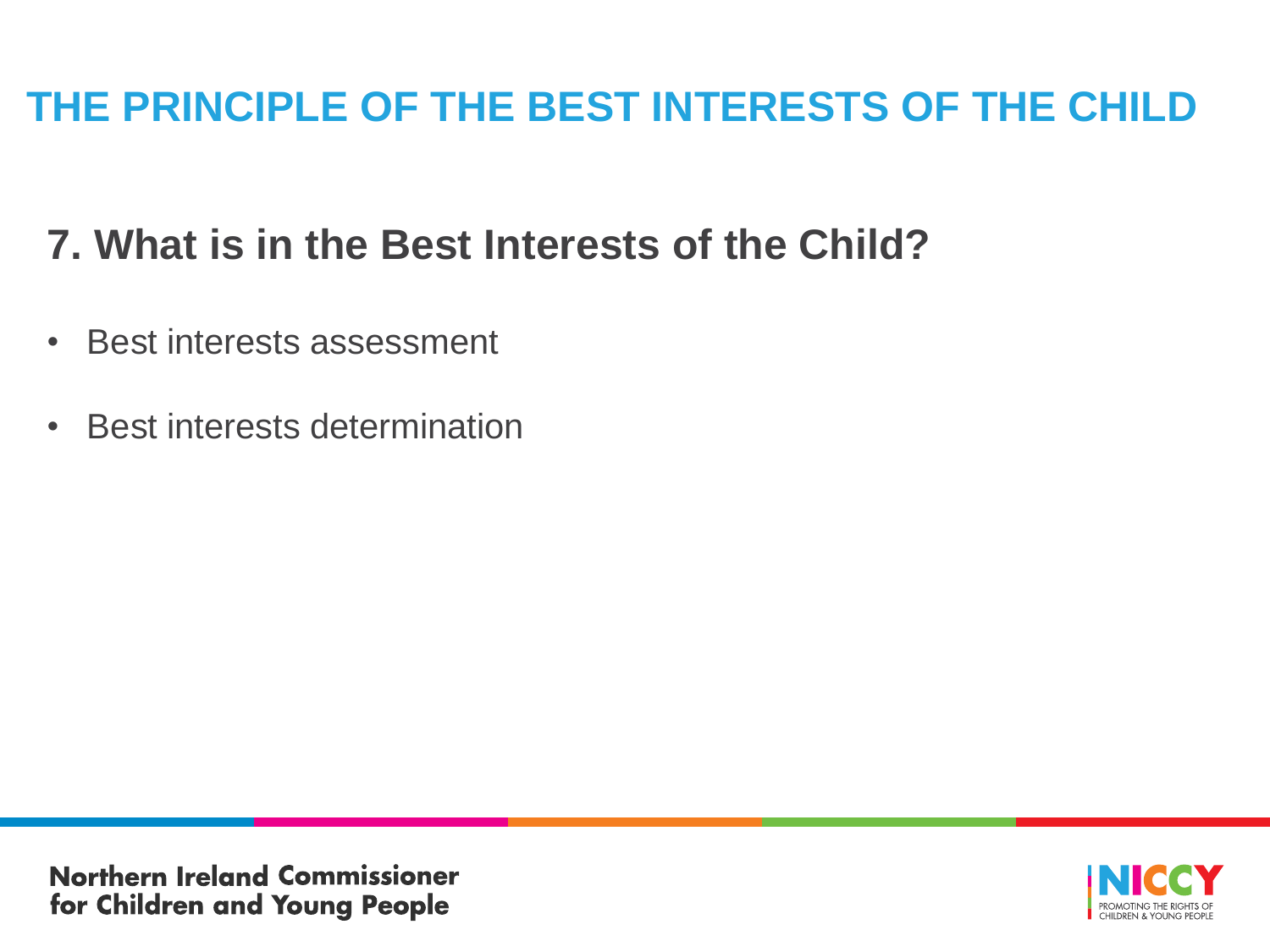### **8. Implementation: Elements of Assessment of the Best Interests of the Child (I)**

- The child's views
- Safe environment
- Family environment and family relations

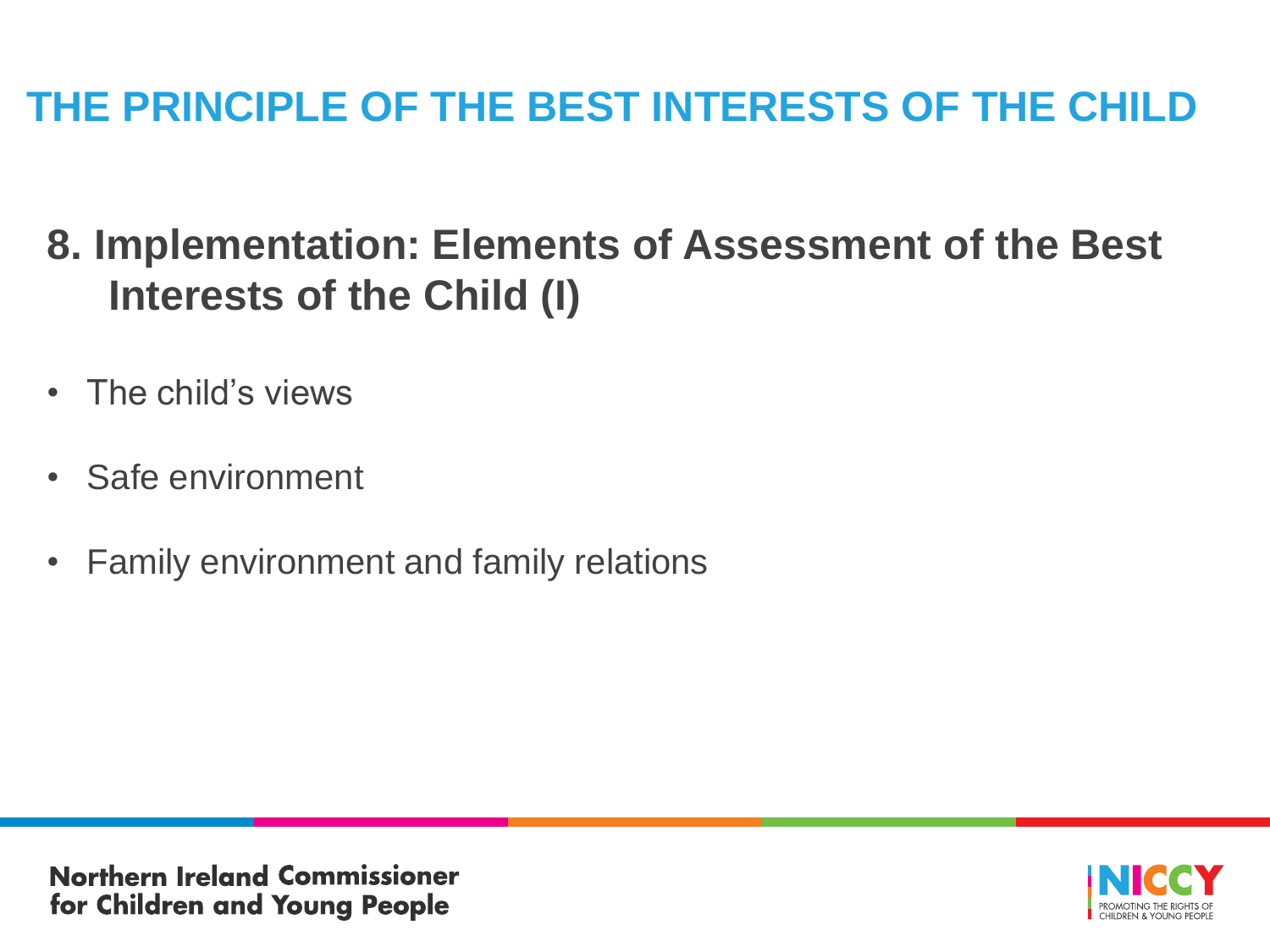### **9. Implementation: Elements of Assessment of the Best Interests of the Child (II)**

- Development of the child
- Protection and care
- Specific situation of vulnerability

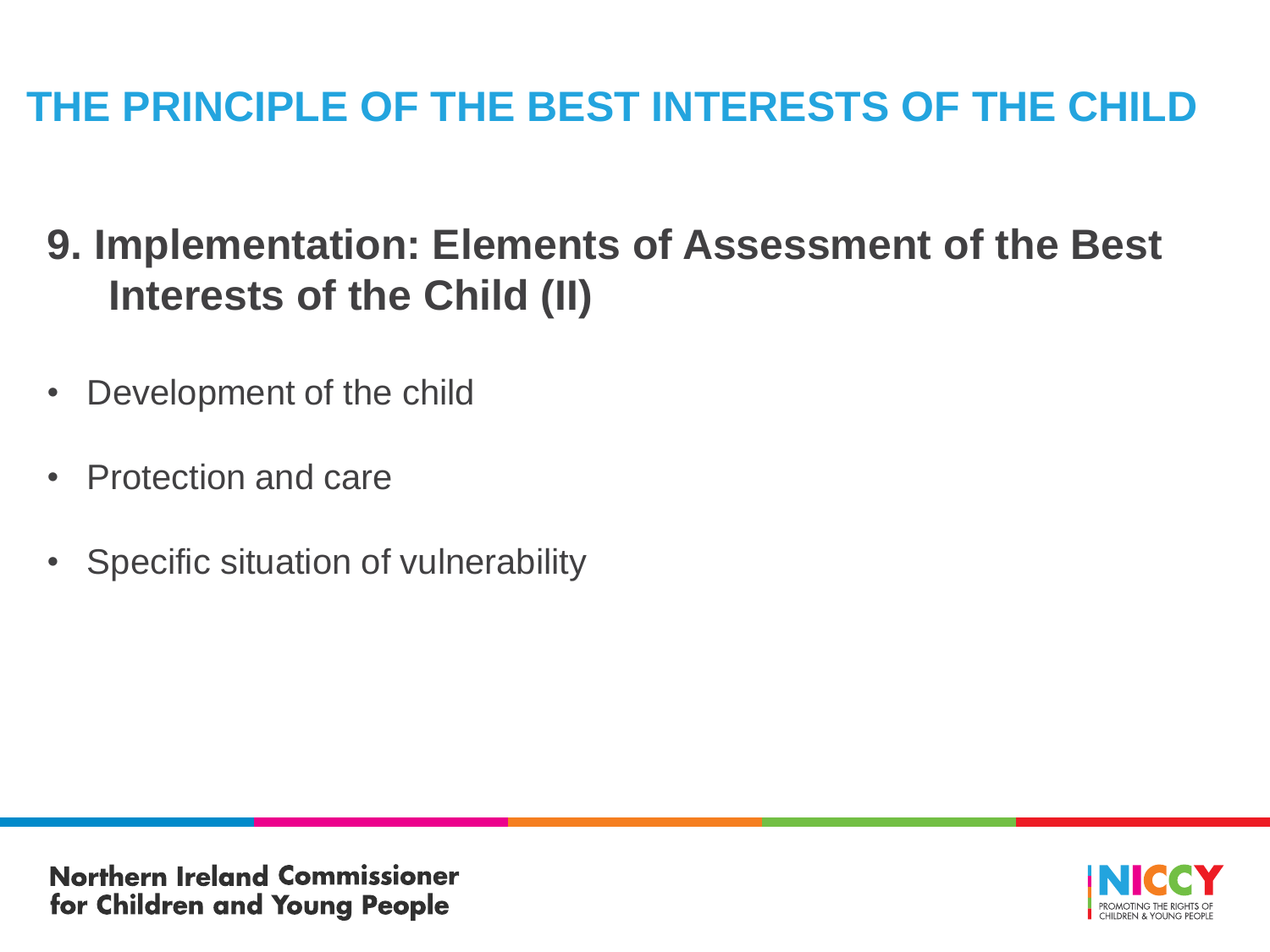#### **10. Implementation: Procedural Safeguards**

- The child's right to express his/her views
- Establishment of facts
- Time perception
- Qualifies professionals
- Legal representation
- Legal reasoning
- Review/revision mechanisms
- Child-rights impact assessments